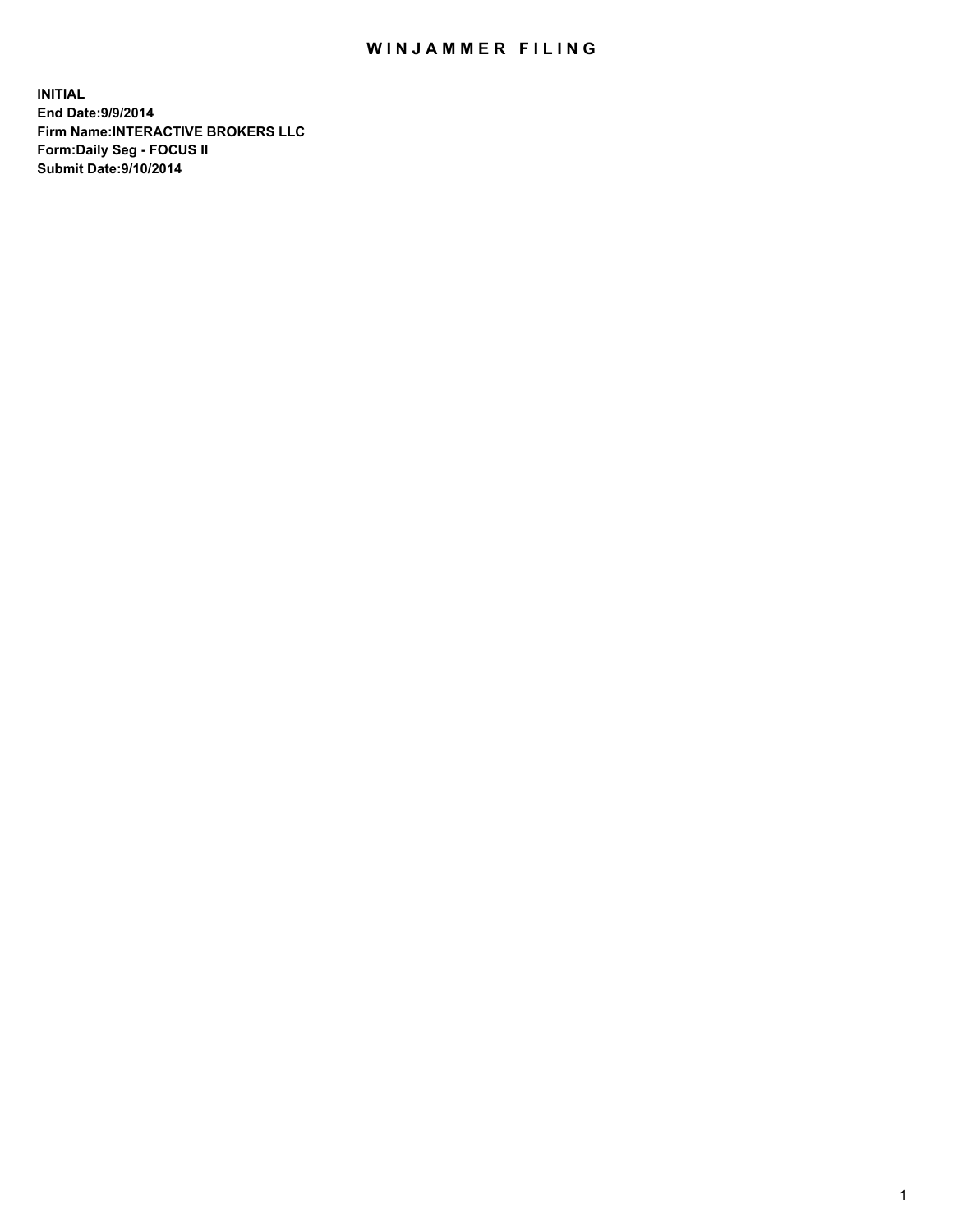## **INITIAL End Date:9/9/2014 Firm Name:INTERACTIVE BROKERS LLC Form:Daily Seg - FOCUS II Submit Date:9/10/2014 Daily Segregation - Cover Page**

| Name of Company                                                                   | <b>INTERACTIVE BROKERS LLC</b> |
|-----------------------------------------------------------------------------------|--------------------------------|
| <b>Contact Name</b>                                                               | <b>Michael Ellman</b>          |
| <b>Contact Phone Number</b>                                                       | 203-422-8926                   |
| <b>Contact Email Address</b>                                                      | mellman@interactivebrokers.co  |
|                                                                                   | $m$                            |
|                                                                                   |                                |
| FCM's Customer Segregated Funds Residual Interest Target (choose one):            |                                |
| a. Minimum dollar amount: ; or                                                    | $\overline{\mathbf{0}}$        |
| b. Minimum percentage of customer segregated funds required:% ; or                | 0                              |
| c. Dollar amount range between: and; or                                           | 155,000,000 245,000,000        |
| d. Percentage range of customer segregated funds required between:% and%.         | 0 <sub>0</sub>                 |
| FCM's Customer Secured Amount Funds Residual Interest Target (choose one):        |                                |
| a. Minimum dollar amount: ; or                                                    |                                |
| b. Minimum percentage of customer secured funds required:% ; or                   | $\overline{\mathbf{0}}$<br>0   |
| c. Dollar amount range between: and; or                                           | 80,000,000 120,000,000         |
| d. Percentage range of customer secured funds required between:% and%.            | 0 <sub>0</sub>                 |
|                                                                                   |                                |
| FCM's Cleared Swaps Customer Collateral Residual Interest Target (choose one):    |                                |
| a. Minimum dollar amount: ; or                                                    | $\overline{\mathbf{0}}$        |
| b. Minimum percentage of cleared swaps customer collateral required:% ; or        | $\overline{\mathbf{0}}$        |
| c. Dollar amount range between: and; or                                           | 0 <sub>0</sub>                 |
| d. Percentage range of cleared swaps customer collateral required between:% and%. | 0 <sub>0</sub>                 |
|                                                                                   |                                |
| Current ANC:on                                                                    | 2,260,857,249 09-SEP-2014      |
| <b>Broker Dealer Minimum</b>                                                      | 364,814,887                    |
| Debit/Deficit - CustomersCurrent AmountGross Amount                               |                                |
| Domestic Debit/Deficit                                                            | 3,199,069                      |
| Foreign Debit/Deficit                                                             | 2,670,9180                     |
| Debit/Deficit - Non CustomersCurrent AmountGross Amount                           |                                |
| Domestic Debit/Deficit                                                            | 0 <sub>0</sub>                 |
| Foreign Debit/Deficit                                                             | 0 <sub>0</sub>                 |
| Proprietary Profit/Loss                                                           |                                |
| Domestic Profit/Loss                                                              | <u>0</u>                       |
| Foreign Profit/Loss                                                               | $\overline{\mathbf{0}}$        |
| Proprietary Open Trade Equity                                                     |                                |
| Domestic OTE                                                                      | <u>0</u>                       |
| Foreign OTE                                                                       | <u>0</u>                       |
| <b>SPAN</b>                                                                       |                                |
| <b>Customer SPAN Calculation</b>                                                  | 1,173,734,914                  |
| Non-Customer SPAN Calcualation                                                    | <u>14,138,631</u>              |
| <b>Proprietary Capital Charges</b>                                                | <u>0</u>                       |
| Minimum Dollar Amount Requirement                                                 | 20,000,000 [7465]              |
| Other NFA Dollar Amount Requirement                                               | 21,841,279 [7475]              |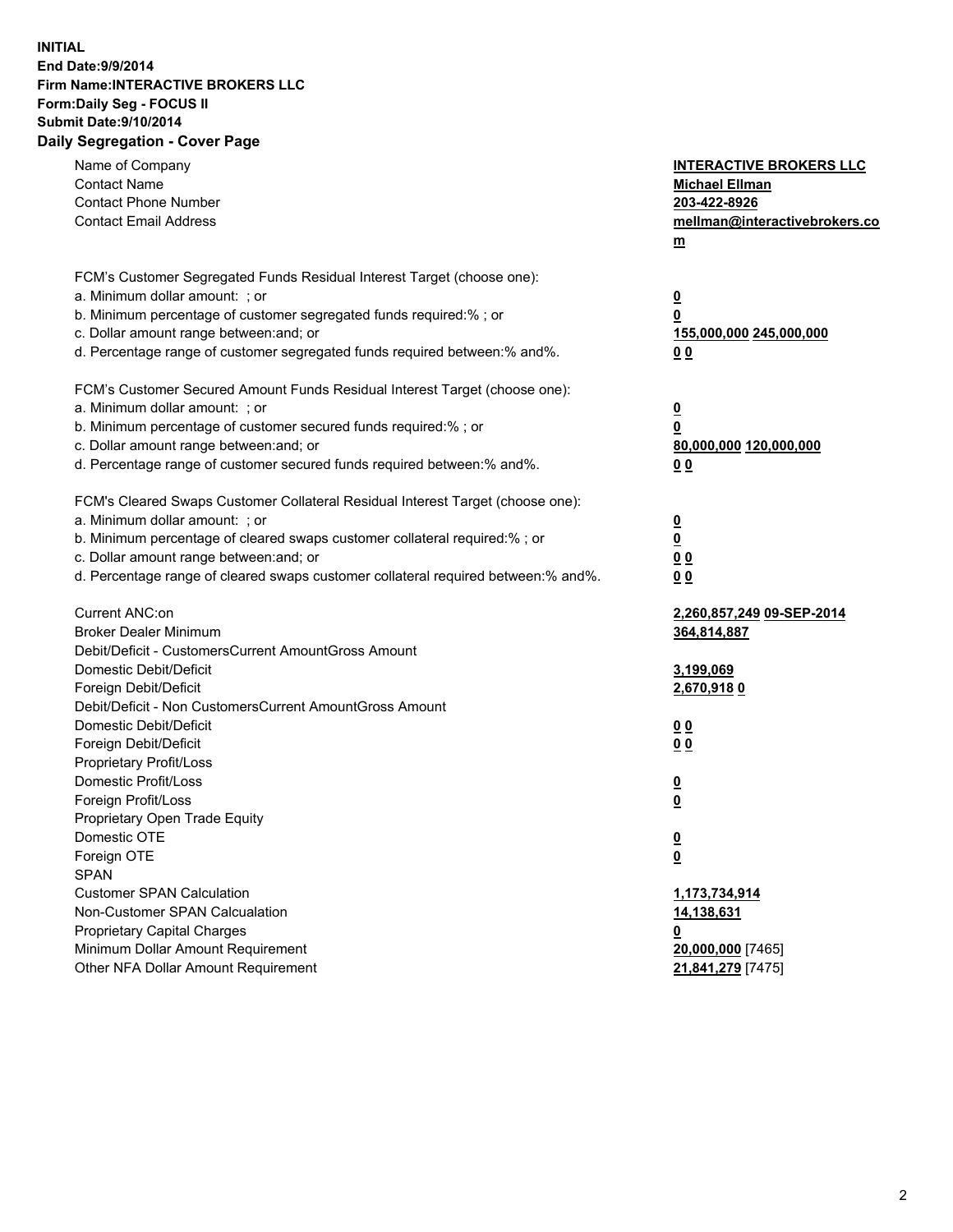## **INITIAL End Date:9/9/2014 Firm Name:INTERACTIVE BROKERS LLC Form:Daily Seg - FOCUS II Submit Date:9/10/2014 Daily Segregation - Secured Amounts**

|     | Foreign Futures and Foreign Options Secured Amounts                                         |                                   |
|-----|---------------------------------------------------------------------------------------------|-----------------------------------|
|     | Amount required to be set aside pursuant to law, rule or regulation of a foreign            | $0$ [7305]                        |
|     | government or a rule of a self-regulatory organization authorized thereunder                |                                   |
| 1.  | Net ledger balance - Foreign Futures and Foreign Option Trading - All Customers             |                                   |
|     | A. Cash                                                                                     | 302,471,952 [7315]                |
|     | B. Securities (at market)                                                                   | $0$ [7317]                        |
| 2.  | Net unrealized profit (loss) in open futures contracts traded on a foreign board of trade   | 226,485 [7325]                    |
| 3.  | Exchange traded options                                                                     |                                   |
|     | a. Market value of open option contracts purchased on a foreign board of trade              | 149,171 [7335]                    |
|     | b. Market value of open contracts granted (sold) on a foreign board of trade                | -199,662 [7337]                   |
| 4.  | Net equity (deficit) (add lines 1.2. and 3.)                                                | 302,647,946 [7345]                |
| 5.  | Account liquidating to a deficit and account with a debit balances - gross amount           | 2,670,918 [7351]                  |
|     | Less: amount offset by customer owned securities                                            | 0 [7352] 2,670,918 [7354]         |
| 6.  | Amount required to be set aside as the secured amount - Net Liquidating Equity              | 305,318,864 [7355]                |
|     | Method (add lines 4 and 5)                                                                  |                                   |
| 7.  |                                                                                             |                                   |
|     | Greater of amount required to be set aside pursuant to foreign jurisdiction (above) or line | 305,318,864 [7360]                |
|     | 6.<br>FUNDS DEPOSITED IN SEPARATE REGULATION 30.7 ACCOUNTS                                  |                                   |
| 1.  |                                                                                             |                                   |
|     | Cash in banks                                                                               |                                   |
|     | A. Banks located in the United States                                                       | 349,777,092 [7500]                |
|     | B. Other banks qualified under Regulation 30.7                                              | 0 [7520] 349,777,092 [7530]       |
| 2.  | Securities                                                                                  |                                   |
|     | A. In safekeeping with banks located in the United States                                   | $0$ [7540]                        |
|     | B. In safekeeping with other banks qualified under Regulation 30.7                          | 0 [7560] 0 [7570]                 |
| 3.  | Equities with registered futures commission merchants                                       |                                   |
|     | A. Cash                                                                                     | $0$ [7580]                        |
|     | <b>B.</b> Securities                                                                        | $0$ [7590]                        |
|     | C. Unrealized gain (loss) on open futures contracts                                         | $0$ [7600]                        |
|     | D. Value of long option contracts                                                           | $0$ [7610]                        |
|     | E. Value of short option contracts                                                          | 0 [7615] 0 [7620]                 |
| 4.  | Amounts held by clearing organizations of foreign boards of trade                           |                                   |
|     | A. Cash                                                                                     | $0$ [7640]                        |
|     | <b>B.</b> Securities                                                                        | $0$ [7650]                        |
|     | C. Amount due to (from) clearing organization - daily variation                             | $0$ [7660]                        |
|     | D. Value of long option contracts                                                           | $0$ [7670]                        |
|     | E. Value of short option contracts                                                          | 0 [7675] 0 [7680]                 |
| 5.  | Amounts held by members of foreign boards of trade                                          |                                   |
|     | A. Cash                                                                                     | 66,802,401 [7700]                 |
|     | <b>B.</b> Securities                                                                        | $0$ [7710]                        |
|     | C. Unrealized gain (loss) on open futures contracts                                         | -3,818,483 [7720]                 |
|     | D. Value of long option contracts                                                           | 149,173 [7730]                    |
|     | E. Value of short option contracts                                                          | -199,665 [7735] 62,933,426 [7740] |
| 6.  | Amounts with other depositories designated by a foreign board of trade                      | $0$ [7760]                        |
| 7.  | Segregated funds on hand                                                                    | $0$ [7765]                        |
| 8.  | Total funds in separate section 30.7 accounts                                               | 412,710,518 [7770]                |
| 9.  | Excess (deficiency) Set Aside for Secured Amount (subtract line 7 Secured Statement         | 107,391,654 [7380]                |
|     | Page 1 from Line 8)                                                                         |                                   |
| 10. | Management Target Amount for Excess funds in separate section 30.7 accounts                 | 80,000,000 [7780]                 |
| 11. | Excess (deficiency) funds in separate 30.7 accounts over (under) Management Target          | 27,391,654 [7785]                 |
|     |                                                                                             |                                   |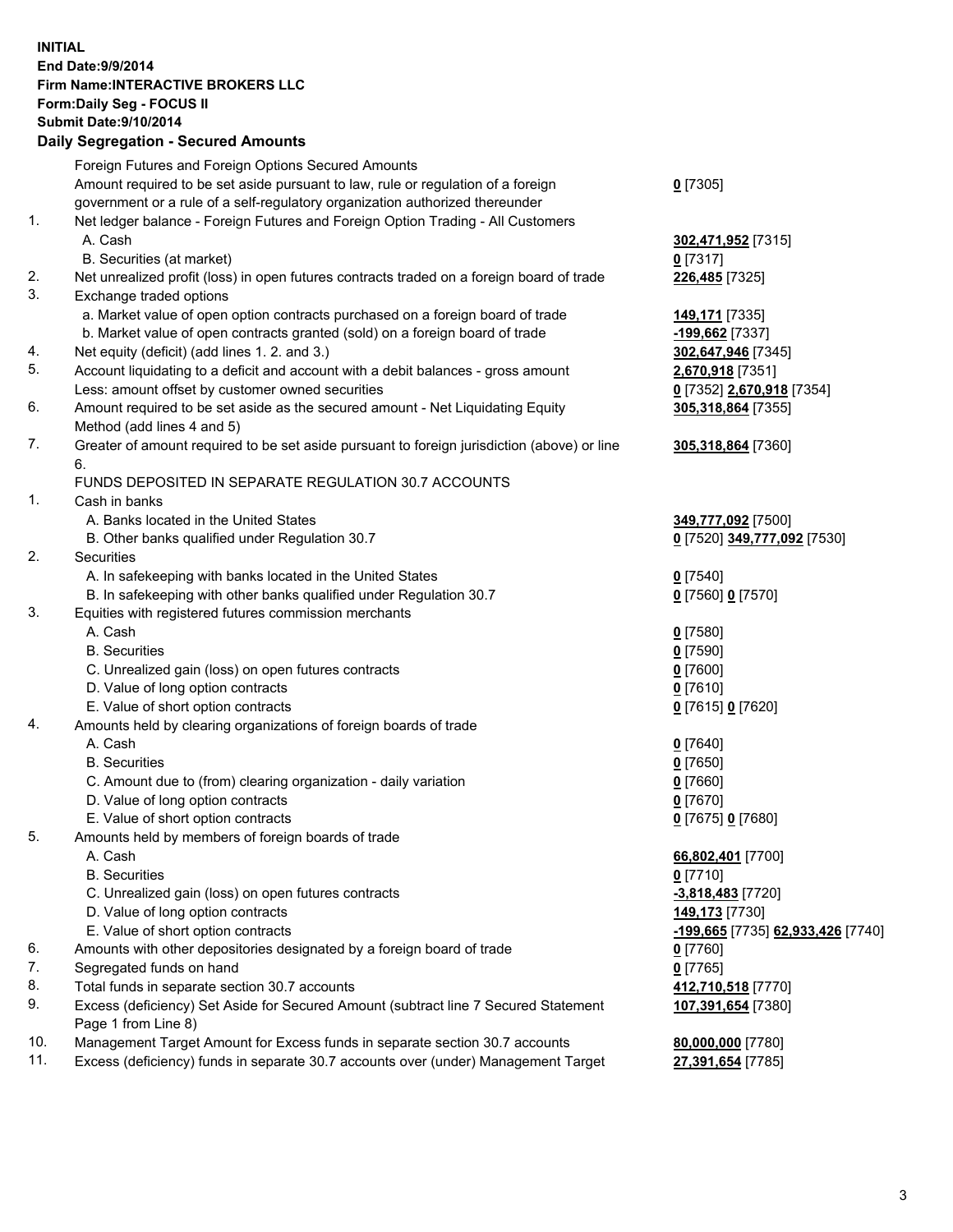**INITIAL End Date:9/9/2014 Firm Name:INTERACTIVE BROKERS LLC Form:Daily Seg - FOCUS II Submit Date:9/10/2014 Daily Segregation - Segregation Statement** SEGREGATION REQUIREMENTS(Section 4d(2) of the CEAct) 1. Net ledger balance A. Cash **2,430,827,331** [7010] B. Securities (at market) **0** [7020] 2. Net unrealized profit (loss) in open futures contracts traded on a contract market **-37,628,685** [7030] 3. Exchange traded options A. Add market value of open option contracts purchased on a contract market **124,335,917** [7032] B. Deduct market value of open option contracts granted (sold) on a contract market **-195,122,950** [7033] 4. Net equity (deficit) (add lines 1, 2 and 3) **2,322,411,613** [7040] 5. Accounts liquidating to a deficit and accounts with debit balances - gross amount **3,199,069** [7045] Less: amount offset by customer securities **0** [7047] **3,199,069** [7050] 6. Amount required to be segregated (add lines 4 and 5) **2,325,610,682** [7060] FUNDS IN SEGREGATED ACCOUNTS 7. Deposited in segregated funds bank accounts A. Cash **460,058,486** [7070] B. Securities representing investments of customers' funds (at market) **1,076,982,810** [7080] C. Securities held for particular customers or option customers in lieu of cash (at market) **0** [7090] 8. Margins on deposit with derivatives clearing organizations of contract markets A. Cash **9,395,873** [7100] B. Securities representing investments of customers' funds (at market) **88,516,611** [7110] C. Securities held for particular customers or option customers in lieu of cash (at market) **0** [7120] 9. Net settlement from (to) derivatives clearing organizations of contract markets **-1,273,206** [7130] 10. Exchange traded options A. Value of open long option contracts **1,495,597** [7132] B. Value of open short option contracts **-3,396,100** [7133] 11. Net equities with other FCMs A. Net liquidating equity **-6,363,325** [7140] B. Securities representing investments of customers' funds (at market) **914,910,406** [7160] C. Securities held for particular customers or option customers in lieu of cash (at market) **0** [7170] 12. Segregated funds on hand **0** [7150] 13. Total amount in segregation (add lines 7 through 12) **2,540,327,152** [7180] 14. Excess (deficiency) funds in segregation (subtract line 6 from line 13) **214,716,470** [7190] 15. Management Target Amount for Excess funds in segregation **155,000,000** [7194]

16. Excess (deficiency) funds in segregation over (under) Management Target Amount Excess

**59,716,470** [7198]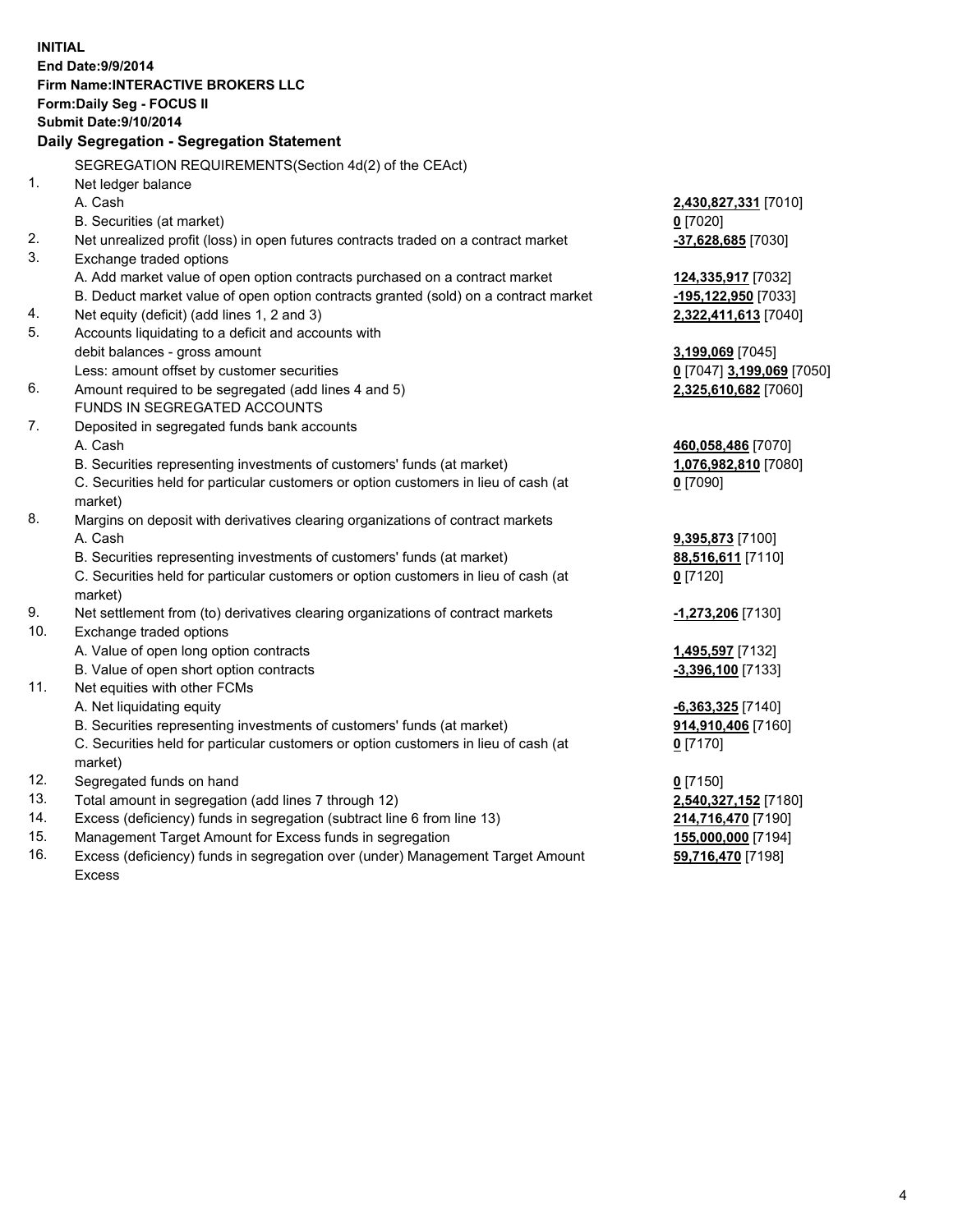## **INITIAL End Date:9/9/2014 Firm Name:INTERACTIVE BROKERS LLC Form:Daily Seg - FOCUS II Submit Date:9/10/2014 Daily Segregation - Supplemental**

| $\blacksquare$ | Total gross margin deficiencies - Segregated Funds Origin                              | 20,526 [9100] |  |
|----------------|----------------------------------------------------------------------------------------|---------------|--|
| $\blacksquare$ | Total gross margin deficiencies - Secured Funds Origin                                 | 167 [9101]    |  |
| $\blacksquare$ | Total gross margin deficiencies - Cleared Swaps Customer Collateral Funds Origin       | $0$ [9102]    |  |
| $\blacksquare$ | Total gross margin deficiencies - Noncustomer and Proprietary Accounts Origin          | $0$ [9103]    |  |
| $\blacksquare$ | Total number of accounts contributing to total gross margin deficiencies - Segregated  | 5[9104]       |  |
|                | Funds Origin                                                                           |               |  |
|                | Total number of accounts contributing to total gross margin deficiencies - Secured     | 1 [9105]      |  |
|                | Funds Origin                                                                           |               |  |
|                | Total number of accounts contributing to the total gross margin deficiencies - Cleared | $0$ [9106]    |  |
|                | Swaps Customer Collateral Funds Origin                                                 |               |  |
|                | Total number of accounts contributing to the total gross margin deficiencies -         | $0$ [9107]    |  |
|                | Noncustomer and Proprietary Accounts Origin                                            |               |  |
|                |                                                                                        |               |  |

- Upload a copy of the firm's daily margin report the FCM uses to issue margin calls which corresponds with the reporting date.